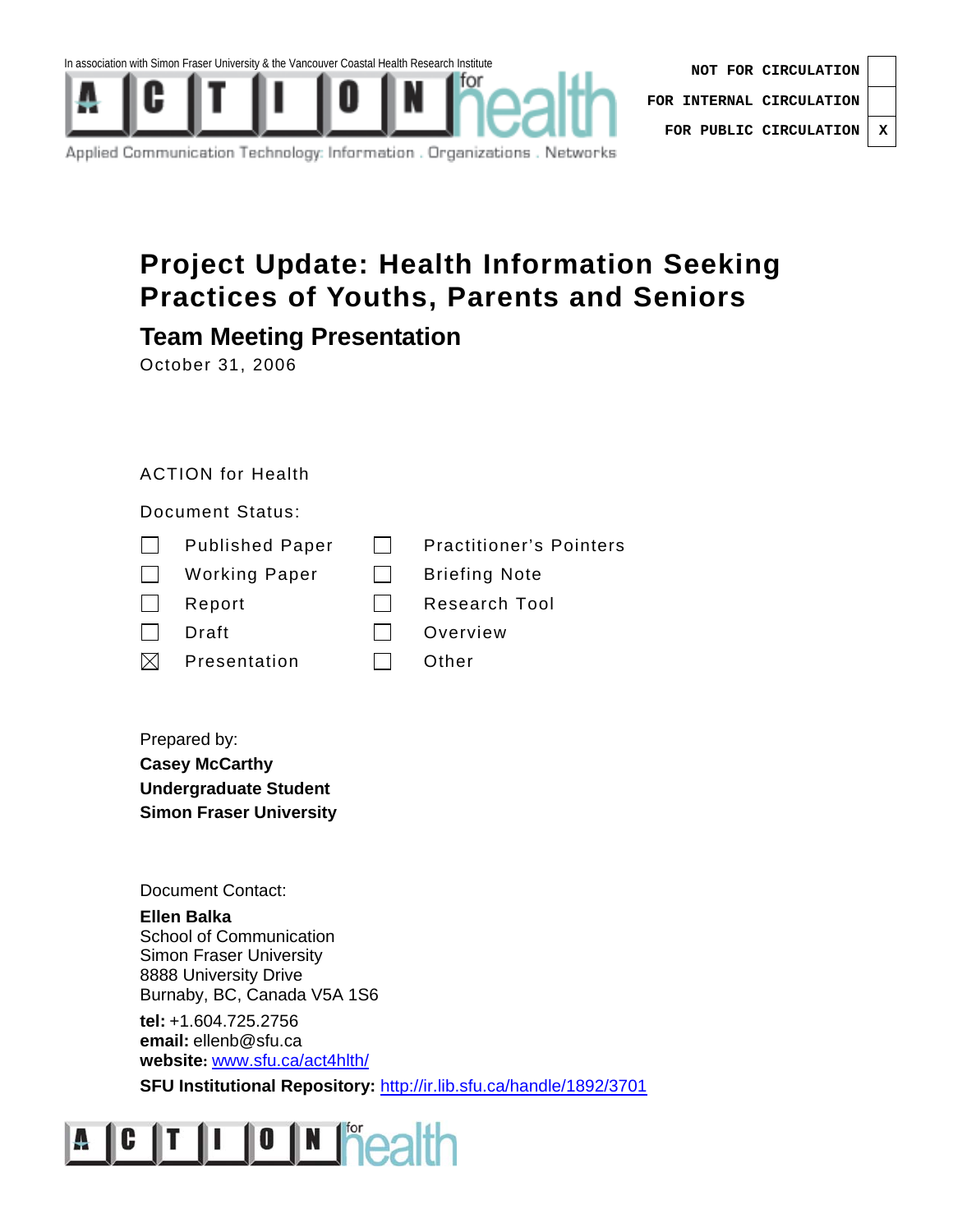

Applied Communication Technology: Information . Organizations . Networks

Tuesday, October 31, 2006

# **Project Update: Health Information Seeking Practices of Youths, Parents and Seniors**

Casey McCarthy, Undergraduate, School of Communication, Simon Fraser University





Social Sciences and Humanities Conseil de recherches en Research Council of Canada sciences humaines du Canada



**SIMON FRASER** UNIVERSITY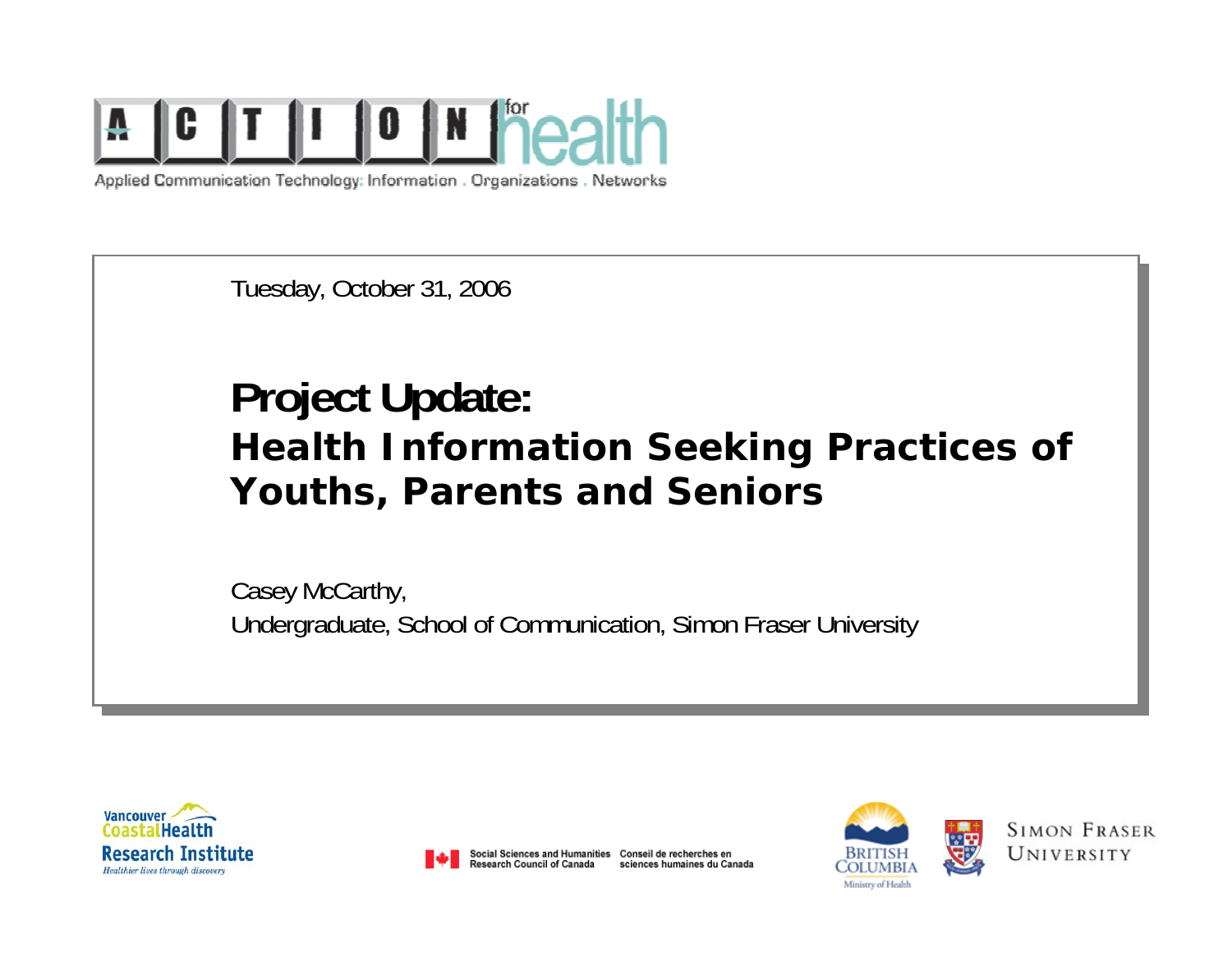Described as a "self-care program" provided to British Columbians by the BC Ministry of Health.

- $\Box$  Services includes:
	- BCHG online
	- BCHG book
	- $\mathcal{L}_{\mathcal{A}}$ BC HealthFiles
	- $\Box$ BC NurseLine

http://www.bchealthguide.org/

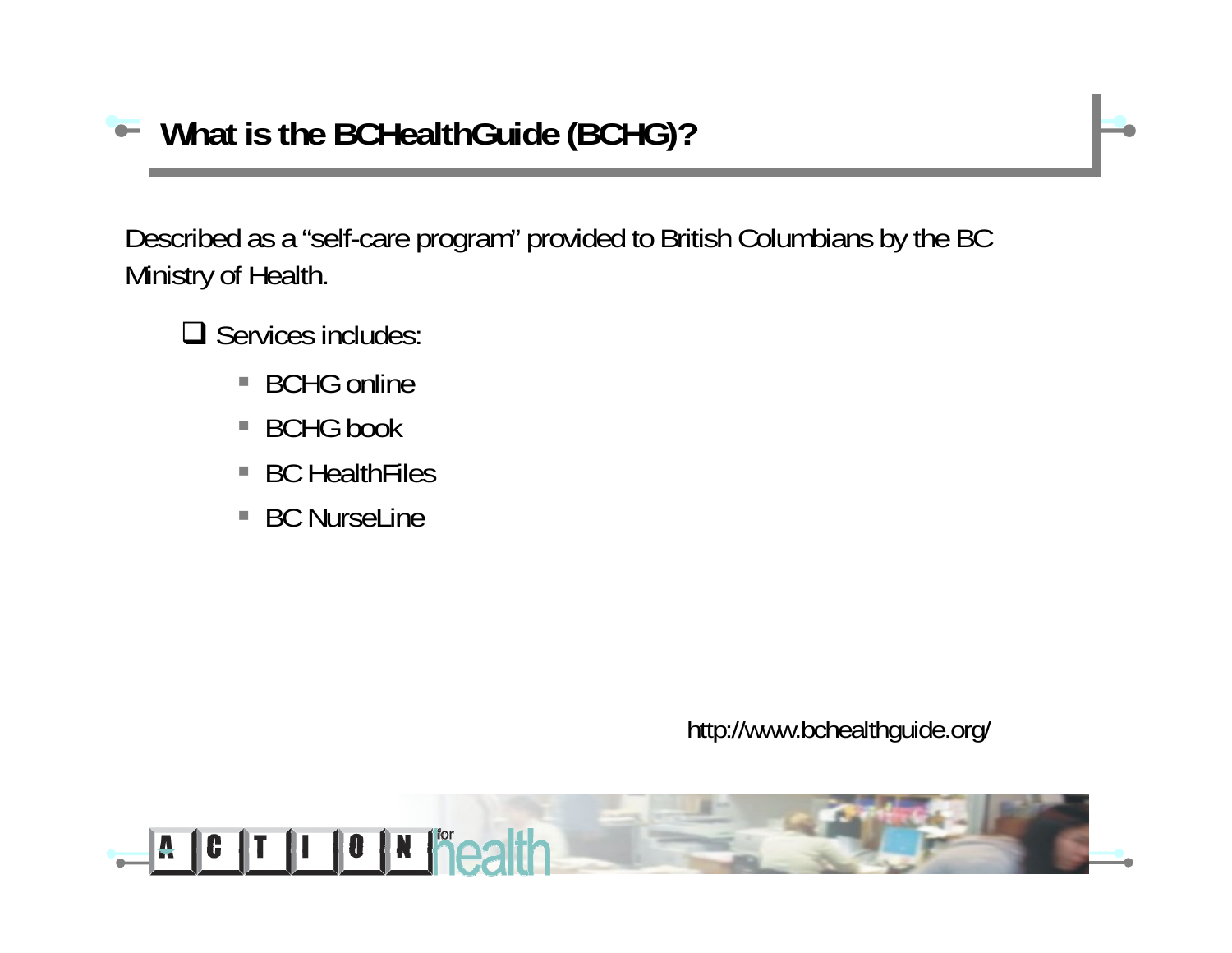- **□** One of ACTION for Health's partners is the BC Ministry of Health. Ellen is also part of a team responsible for evaluating the BCHealthGuide and all the associated services.
- **□** We held several focus groups in August to answer questions about how British Columbians use the site.
- $\Box$  This project is a collaboration between the team evaluating the BCHG website and ACTION for Health.
- $\Box$  Arsalan put together a high level analysis of what we found from these sessions, my research will be a more in depth look at the data.

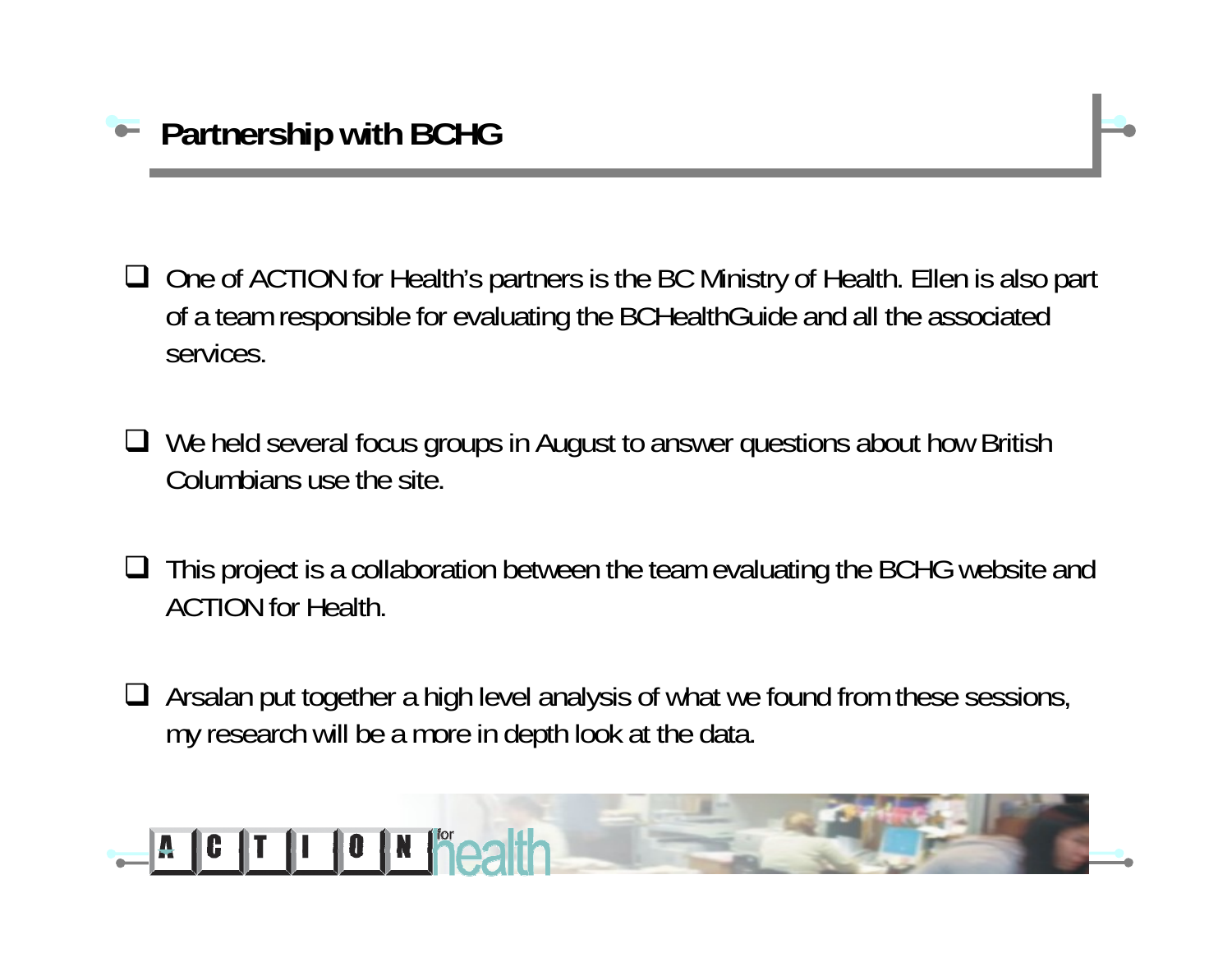## **Concerns about the effectiveness of the BCHealthGuide**

- A large percentage of British Columbians go online to access health information, but very few of those who are searching for online health information are using the BCHealthGuide to do so.
- **□** The BCHealthGuide wanted to know why this was so more British Columbians would take advantage of the service.
- $\Box$  The evaluation team came up with some hypotheses including:
	- П The site does not come up as a result in popular search engines, like Google.
	- ш When people get to the site, they don't find what they are looking for.

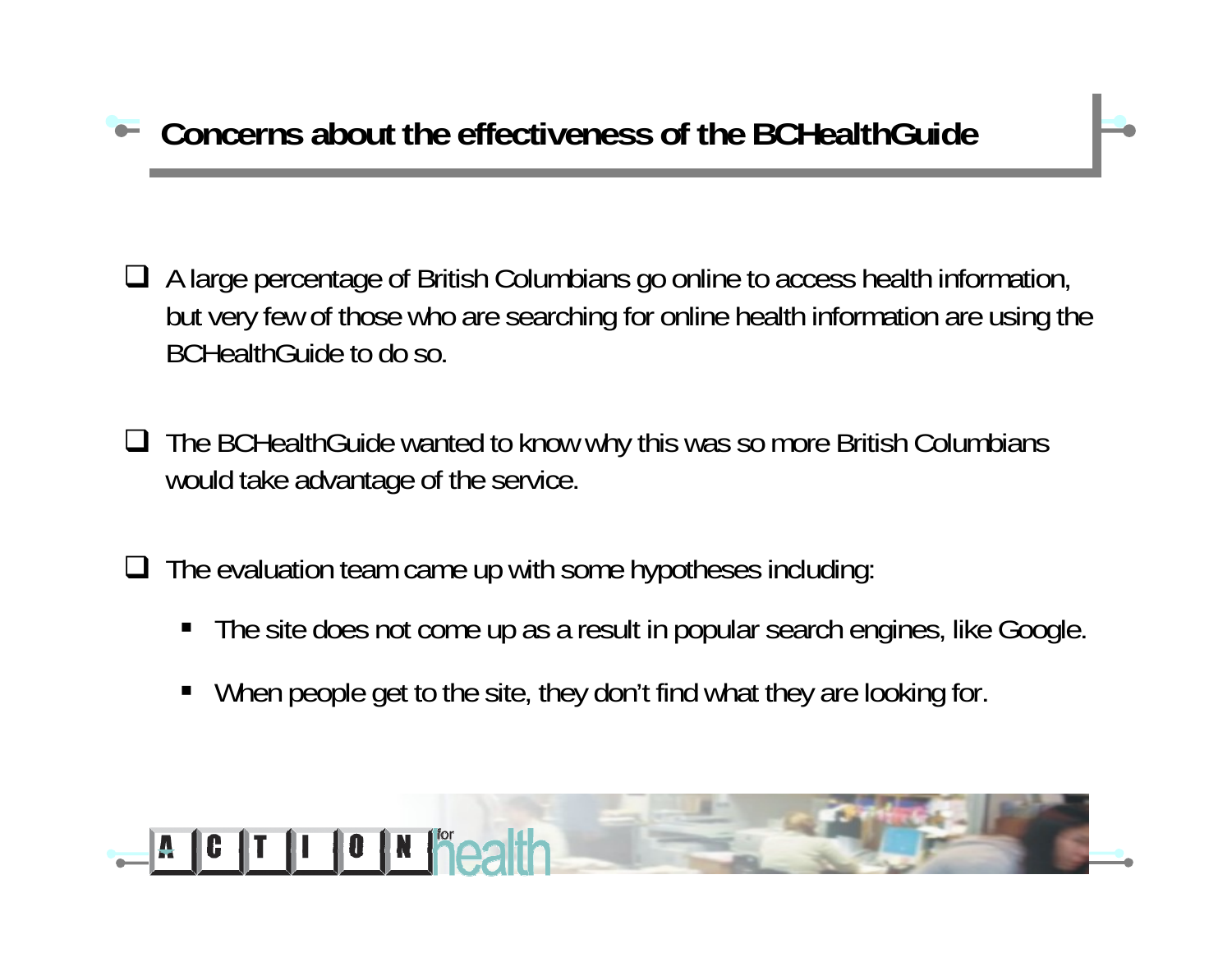

 $\Box$  Three focus groups were held in August to find out how **youths**, **parents with children at home** and **seniors** search for online health information.

 $\Box$  A series of scenarios were tailored to each group:

- $\Box$  First, they searched for the information in the scenarios as they normally would.
- $\Box$ Second, they searched for the same information within the BCHealthGuide.
- $\Box$  Later, we spoke to the group about their experiences that day.